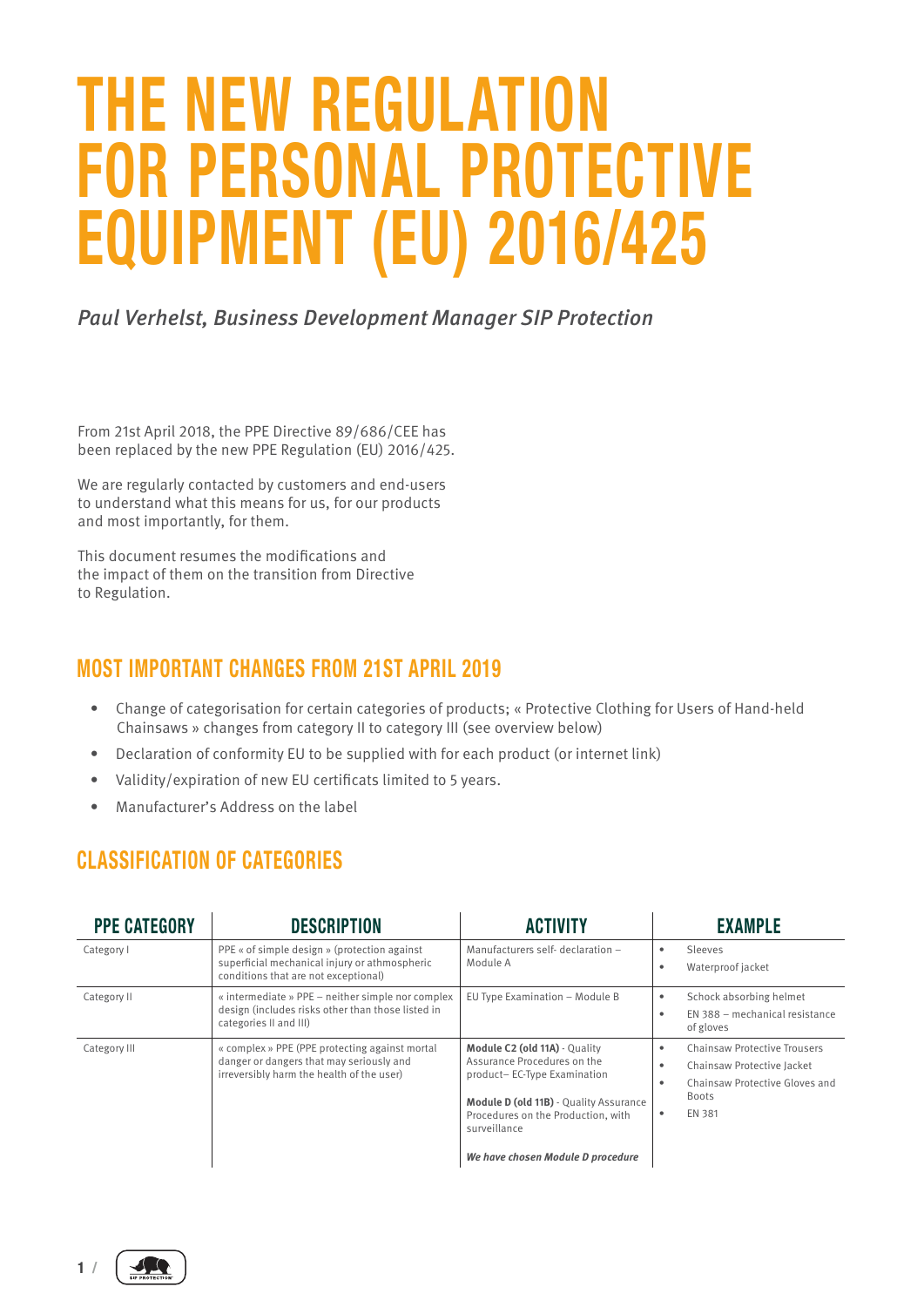## **CALENDAR**

The new PPE Regulation (EU) 2016/425 has entered into forcet on 21st April 2018.

Manufacturers can continue to supply ('placing on the market') according to the old PPE Directive 89/686/CEE until 20th April 2019.

## **ADVANTAGES OF THE NEW PPE REGULATION (EU) 2016/425**

The new legislation stimulates the increase of the safety level of available PPE, in order to guarantee that all PPE commercialized on the European market are in conformity with the PPE Regulation (EU) 2016/425, and by consequence et consequently, to the relevant standards in force.

For category III products, it will also help to assure that the products always respect the requirements of the

standard, and have not been tested only once at the initial submission for CE approval.

And products introduced on the market will be approved to the latest versions of the standards.

At SIP Protection, we welcome these modifications introduced in the new PPE Regulation (EU) 2016/425 that will improve even more improve safety for the users.

### **HOW DOES THIS AFFECT THE OBLIGATIONS AND RESPONSABILITIES OF ALL CONCERNED PARTIES ?**

## **THE MANUFACTURER**

As from 21st April 2019, end of the transition time, all obligations must be put in place. At the same time, manufacturers are no longer allowed to place PPE on the market that are improper.

#### **Obligations of certification :**

- 1. Align conformity : Category II PPE becoming category III must be regularized
	- Certification files with the Notified Bodies
	- Marking of the garments

**Action SIP Protection** : An important part of our products has already been regularized, and we will be completely in compliance latest April 2019.

#### **Documentary and administrative obligations :**

- 1. Access to EU Declaration of Conformity : For all PPE, the EU Declaration of Conformity will have to be accessible. **Action SIP Protection** : We will create an internet portal, where everyone will has access to all DoC's. The address will be mentioned on the User Manual and on the label in each garment.
- 2. Set-up traceability of the PPE : The manufacturer must guarantee traceability of every product.

**Action SIP Protection** : We already have for our garments, even in category II, a system for traceability, with a style number and a production number.

3. Follow-up of quality :

The Regulation imposes the manufacturer to have a follow-up system for the quality of the productions.

**Action SIP Protection :** We already have a follow-up system in place for the quality of our productions.

Our follow-up system allows us already now to trace back

- The date of production
- The production plant
- The production line
- The production batch number of raw materials used (fabrics, blocking material, ..) is linked to our delivery systems and our quality control systems.

The quality control plan has been transmitted to a Notified Body, according the transmission of EU certificats from category II to category III, and this quality control plan will be audited every year. (Module D).

4. Respect for the calendrer of putting products on the market: Every product put on the market as from 21st April 2019 must comply to the requirements of the PPE Regulation (EU) 2016/425.

**Action SIP Protection** : We commit ourselves to respect this calendar and the Regulation.

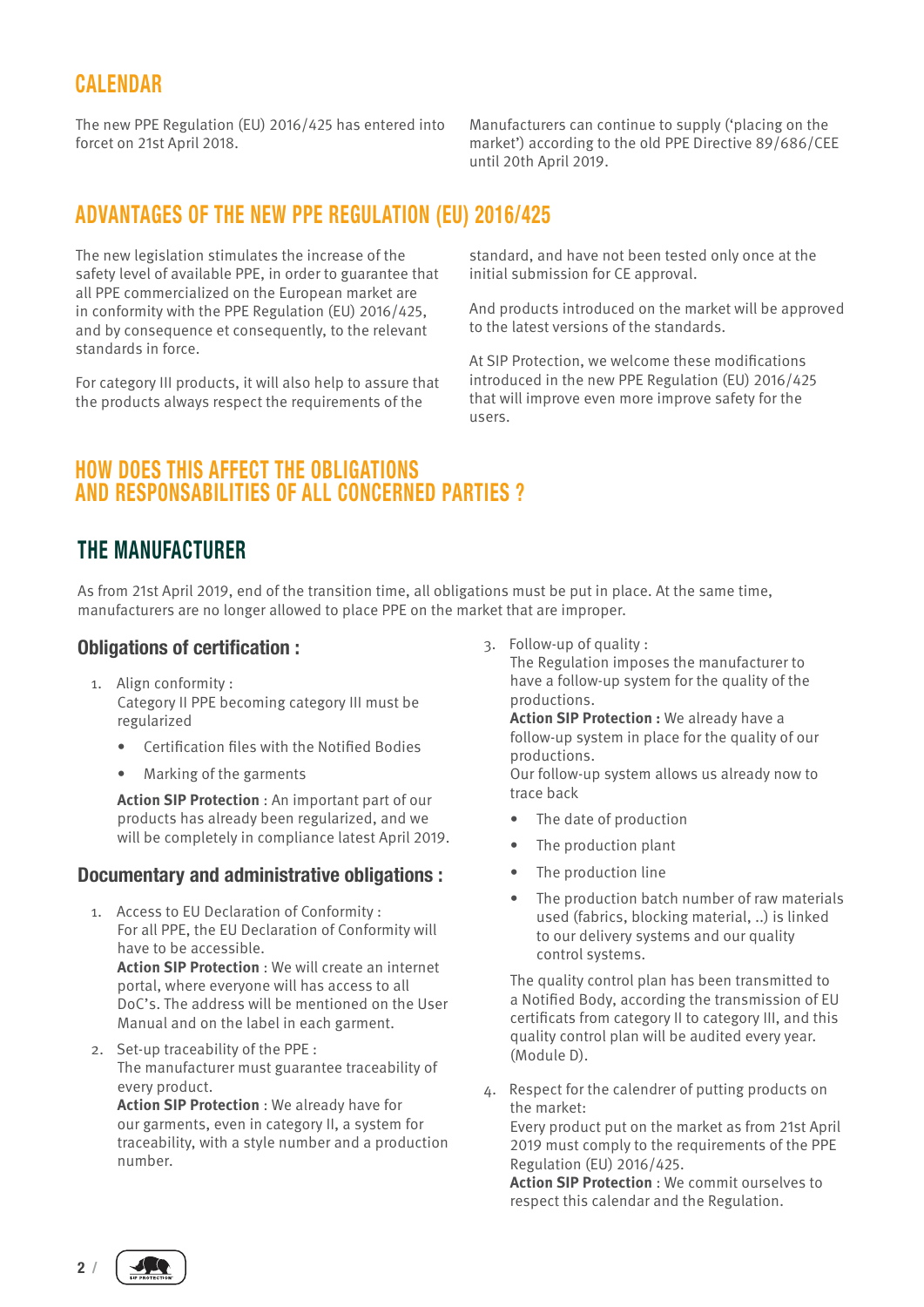## **THE DISTRIBUTOR**

The transition from category II to category III does not impose extra obligations for the distributor.

As long as the product is conform the legislation at the moment of purchase, there is no major reason to forbid the availability of the product.

This means that products that are conform the Directive 89/686/CEE at the moment of placing on the market can continue being sold.

The distributor has however the obligation to verify if the PPE has the CE marking (EU), if the PPE is accompanied with user instructions and information in a correct linguistic version, understandable for the users.

## **THE IMPORTER**

The obligations for the importers are very similar to the obligations of the manufacturers, but they must also add their company name and address on the PPE, and

## **THE ECONOMIC OPERATORS (MANUFACTURER – IMPORTER - DISTRIBUTOR)**

Obligation to have a traceability system and keep the information during 10 years from the date that they have supplied or been supplied the PPE

## **THE EMPLOYER**

For the employer, the transition from category II to category III, and from the Directive to the Regulation, does not impose extra obligations.

## **THE EMPLOYEE**

For the employer, the transition from category II to category III, and from the Directive to the Regulation, does not impose extra obligations.

This means that it is important for the distributor to know where he is in the supply chain ;

- If he buys directly from the manufacturer, it is obvious that the PPE are put on the market at the moment that he purchases the goods.
	- If the PPE were purchased before 21st April 2019, and if the comply with the 89/686/CEE, then they can be sold until 21st April 2023..
	- » If the PPE were purchases after the 21st April 2019, they must comply with the PPE Regulation (EU) 2016/425.
- If he buys via another distributor, he will have to ask his supplier for informations on the date of putting the PPE on the market.

assure that the appropriate procedures for evaluation of the conformity have been realised by the manufacturer.

- From each operator that has supplied them a PPE
- From each operator whom they have supplied a PPE

He has for obligation to assure the supply of PPE adapted to the risk, and the risk analysis, to his employees.

He must wear the PPE supplied by his employer, and take care of the state of the PPE, and inform himself via the user manual and the caring instructions, supplied with each PPE.